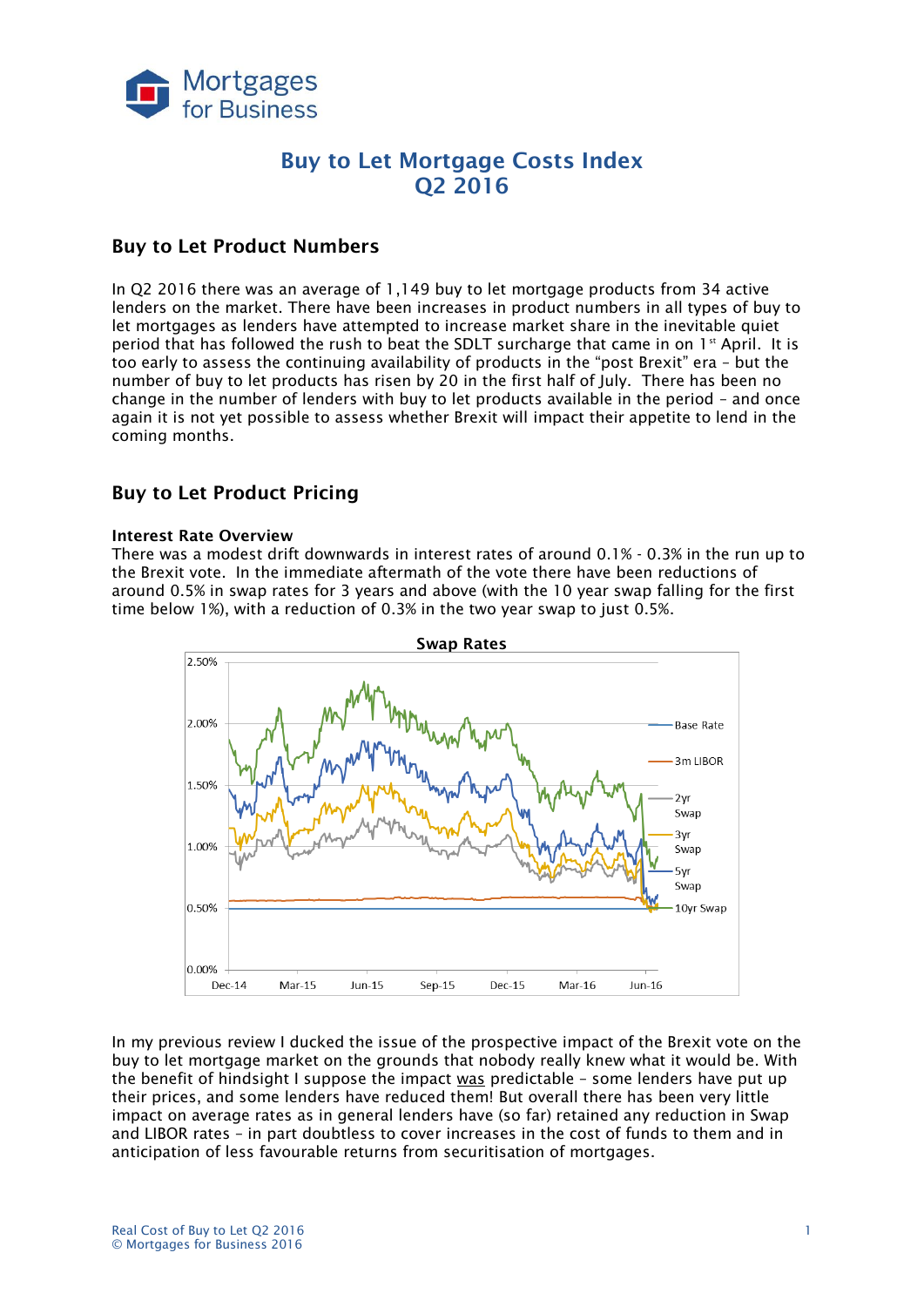

This inertia within the market is exemplified by the market for five year fixed rate mortgage where prices drifted down in the quarter more or less in line with the reduction in in 5 year swap rates. However there has been virtually no reduction as yet subsequent to the dramatic reduction of around 0.5% in swap rates that occurred after the Brexit vote.



#### **5 Year Fixed Rate Costs including Fees**

#### **Conclusion**

Q2 2016 was really a quarter when there has been little overall movement in the market. This was down to two factors which caused lenders for the most part to just "sit on their hands". On the one hand there was the need to allow the buy to let market settle down after the rush of activity in the first quarter that had been caused by the impending SDLT surcharge, and then also everybody was awaiting the result of the Brexit vote and the uncertainty that that would generate.

| <b>Buy to Let Mortgage Products</b> |      |           |                |      |      |                |  |  |
|-------------------------------------|------|-----------|----------------|------|------|----------------|--|--|
|                                     | Q1   | <b>O2</b> | Q <sub>3</sub> | O4   | Q1   | Q <sub>2</sub> |  |  |
| <b>Product</b>                      | 2015 | 2015      | 2015           | 2015 | 2016 | 2016           |  |  |
| vear                                | 1%   | 1%        | 1%             | 1%   | 1%   | 1%             |  |  |
| 2 year                              | 49%  | 46%       | 43%            | 43%  | 44%  | 45%            |  |  |
| 3 year                              | 18%  | 18%       | 22%            | 20%  | 20%  | 18%            |  |  |
| 5 year                              | 22%  | 24%       | 23%            | 24%  | 23%  | 24%            |  |  |
| Loan term                           | 10%  | 11%       | 11%            | 12%  | 12%  | 12%            |  |  |

### **Buy to Let Mortgage Products by Initial Term**

The continuing low level of general interest rates and some stunningly attractive "headline" rates have ensured that 2 year discount and fixed rate mortgages are remain market "favourites" with two different lenders currently offering two year fixed rate mortgages with headline interest rates of 1.64% and 1.65% respectively for a two year fix. It will be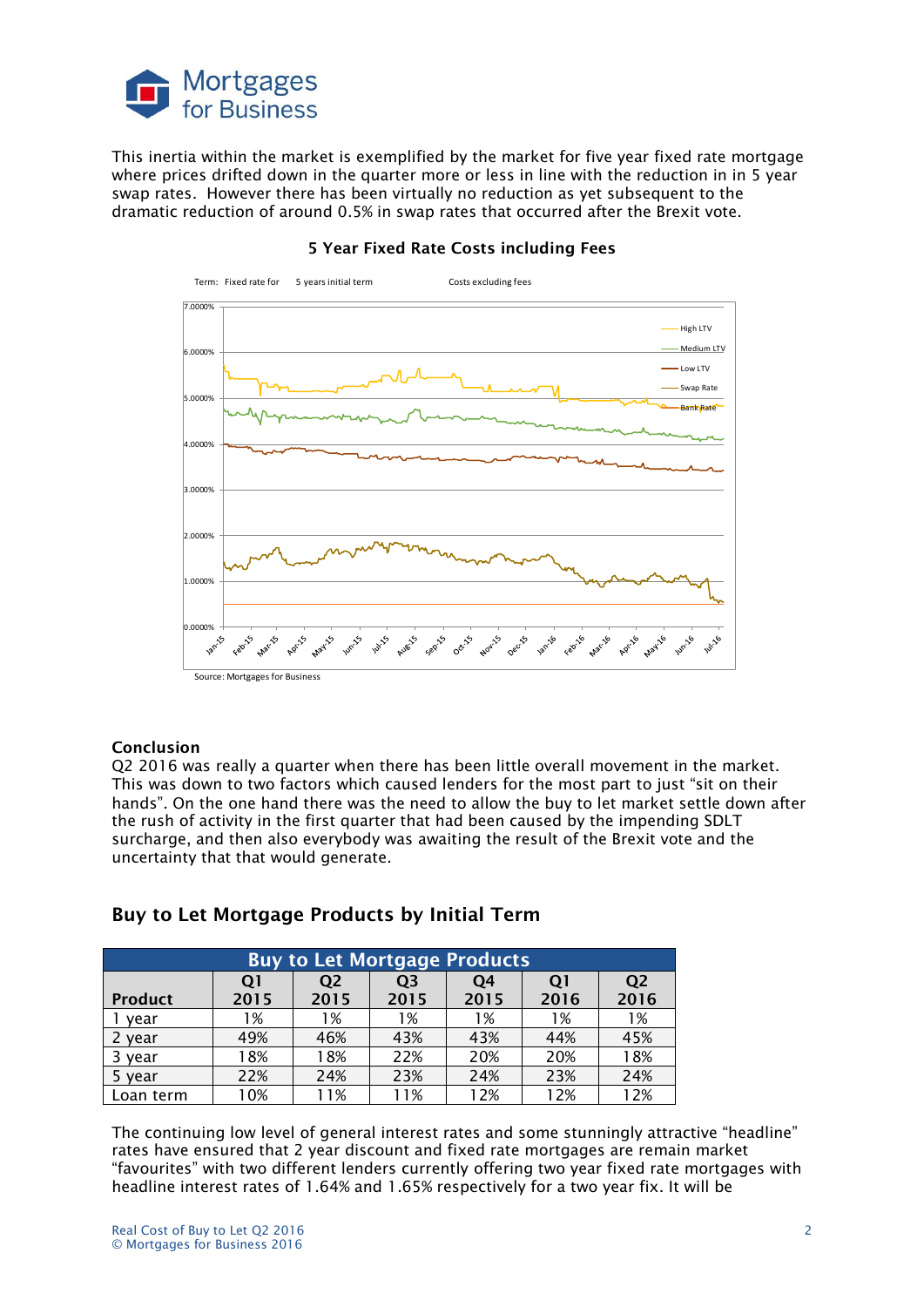

interesting to see whether the current extraordinarily low swap rates will encourage more lenders to produce some cheaper five year fixed rate products where currently the cheapest rate is 2.79%.

## **Buy to Let Mortgage Charges**

There has been a slight increase in the overall impact of charges which is a further reflection of lenders attempting to increase their overall margins without having to increase "headline" interest rate figures.

| <b>Effect of Charges on Buy to Let Mortgages</b> |         |                   |                 |         |  |  |
|--------------------------------------------------|---------|-------------------|-----------------|---------|--|--|
|                                                  | Low LTV | <b>Medium LTV</b> | <b>High LTV</b> | Average |  |  |
| 2013 Q1                                          | 0.62%   | 0.70%             | 0.71%           | 0.67%   |  |  |
| 2013 Q2                                          | 0.59%   | 0.64%             | 0.77%           | 0.64%   |  |  |
| 2013 Q3                                          | 0.58%   | 0.65%             | 0.73%           | 0.64%   |  |  |
| 2013 Q4                                          | 0.56%   | 0.61%             | 0.75%           | 0.61%   |  |  |
| 2014 Q1                                          | 0.54%   | 0.59%             | 0.75%           | 0.60%   |  |  |
| 2014 Q2                                          | 0.50%   | 0.59%             | 0.76%           | 0.58%   |  |  |
| 2014 Q3                                          | 0.41%   | 0.56%             | 0.84%           | 0.54%   |  |  |
| 2014 Q4                                          | 0.39%   | 0.53%             | 0.90%           | 0.52%   |  |  |
| 2015 Q1                                          | 0.39%   | 0.53%             | 0.84%           | 0.51%   |  |  |
| 2015 Q2                                          | 0.39%   | 0.54%             | 0.77%           | 0.52%   |  |  |
| 2015 Q3                                          | 0.38%   | 0.50%             | 0.67%           | 0.48%   |  |  |
| 2015 Q4                                          | 0.40%   | 0.50%             | 0.62%           | 0.48%   |  |  |
| 2016 Q1                                          | 0.41%   | 0.48%             | 0.67%           | 0.48%   |  |  |
| 2016 Q2                                          | 0.44%   | 0.51%             | 0.70%           | 0.51%   |  |  |

This need to increase overall margins is reflected in the slight reduction in the number of zero fee products and by increases in the typical level of charges on products carrying both a flat rate fee and a percentage based fee.

| <b>Buy to Let Mortgage Charges</b> |     |     |     |     |     |     |  |  |
|------------------------------------|-----|-----|-----|-----|-----|-----|--|--|
| <b>Flat fee</b>                    | 51% | 47% | 46% | 42% | 45% | 48% |  |  |
| No fee                             | 15% | 13% | 17% | 18% | 16% | 15% |  |  |
| %-based                            | 34% | 40% | 37% | 40% | 39% | 37% |  |  |
| fee                                |     |     |     |     |     |     |  |  |
| <b>Flat fee</b>                    | 51% | 47% | 46% | 42% | 45% | 48% |  |  |

-------------

*Commentary by Simon Whittaker, Finance Director, Mortgages for Business*

#### **For more information please contact:**

Simon Whittaker, Finance Director Tel: 01732 471622 Email: [simonw@mortgagesforbusiness.co.uk](mailto:simonw@mortgagesforbusiness.co.uk)

Or

Jenny Barrett, Marketing & Research Director